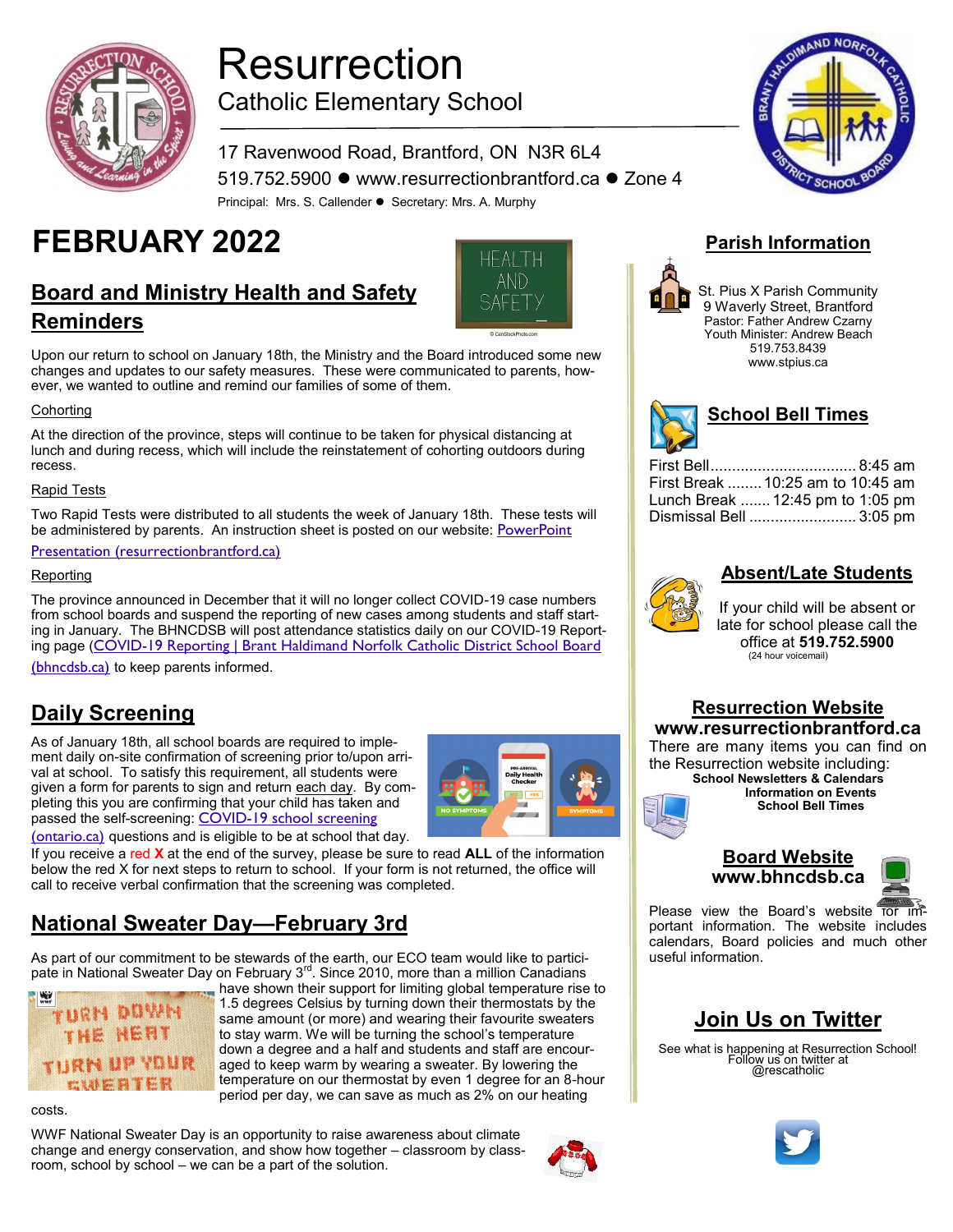# **Report Cards**



Students in all grades will receive their report cards on Friday, February 4th. Please be sure to check backpacks. Teachers or parents may request and arrange an interview or call the teacher for more information than the report card provides. Please remember to sign the third page of the report card and return it to the teacher.

# **St. Valentine's Day—February 14**

We will celebrate St. Valentine's Day on Monday, February 14th. Students are asked to wear red, pink and white clothing on this day. This year we are able to allow students to share their Valentine cards with their friends and classmates, however, food sharing/treats will not be permitted at this time.

#### **Family Day—Monday, February 21st**

School will be closed on Monday, February 21st for Family Day. Enjoy a long weekend with your family!

#### **Pink Shirt Day—Wednesday, February 23**



Wednesday, February 23, 2022 is Annual Pink Shirt Day. It is important that we take a stand against bullying and break the cycle. We need to speak up when we see injustice toward others, whether it be at school, at home, or out in the community.

We encourage everyone to wear pink on Wednesday, February 23rd to visibly demonstrate that we do not tolerate bullying of any kind. So, deck yourself out in pink!

# **Dressing For The Weather**

Parents, please ensure that your child(ren) are coming to school dressed for the weather. In preparation for outdoor recess your child should have:

- $\Rightarrow$  Boots for outdoors, shoes for indoors
- Proper outdoor coats, snow pants, hats and gloves
- $\Rightarrow$  A change of dry clothing for primary children, labeled with names is encouraged.

**Students should always come prepared to go outside.** An extra pair of socks and gloves may also be beneficial to have at school on days when your child's feet and hands get very wet.

#### **Kindergarten Registration Continues**

If you have a child who will enter JK in September, 2022 (born in 2018) please contact the school as soon as possible. Registration is now online at CatholicEducation.ca until February 25th. Please have photos of your child's birth certifi-



cate, baptismal certificate and proof of address (Drivers License is not acceptable) saved prior to starting the online registration. If you have any questions please do not hesitate to call the office 519-752-5900.

#### **Drop-Off and Pick-Up Safety Procedures**



Please remember to obey all traffic signs and to stop and/or park on the street only where permitted. There is no student drop off area on school property or at the front of the school. Especially during drop-off and pick-up we ask that you be vigilant of student movement and to be patient, cautious and courteous of others. Thank you for your continued cooperation.

#### **EMERGENCY**

#### **Contact Numbers**

| When your faith needs stirring call Hebrews 11 |
|------------------------------------------------|
|                                                |
| When you want peacecall Matthew 11:28-30       |
| When the world seems bigger  call Psalm 90     |
|                                                |
|                                                |
| When people seem unkind call John 15: 12-27    |

# **Prayer to St. Valentine**

*Dear Saint and glorious martyr, teach us to love unselfishly and to find great joy in giving. Enable all true lovers to bring out the best in each other. Let them love each other in God and in God in each other.*

*"Love is patient and kind; love does not envy or boast; it is not arrogant or rude. It does not insist on its own way; it is not irritable or resentful; it does not rejoice at wrongdoing, but rejoices with the truth. Love bears all things, believes all things, hopes all things, endures all things. Love never ends. (1 Corinthians 13:4-8)*